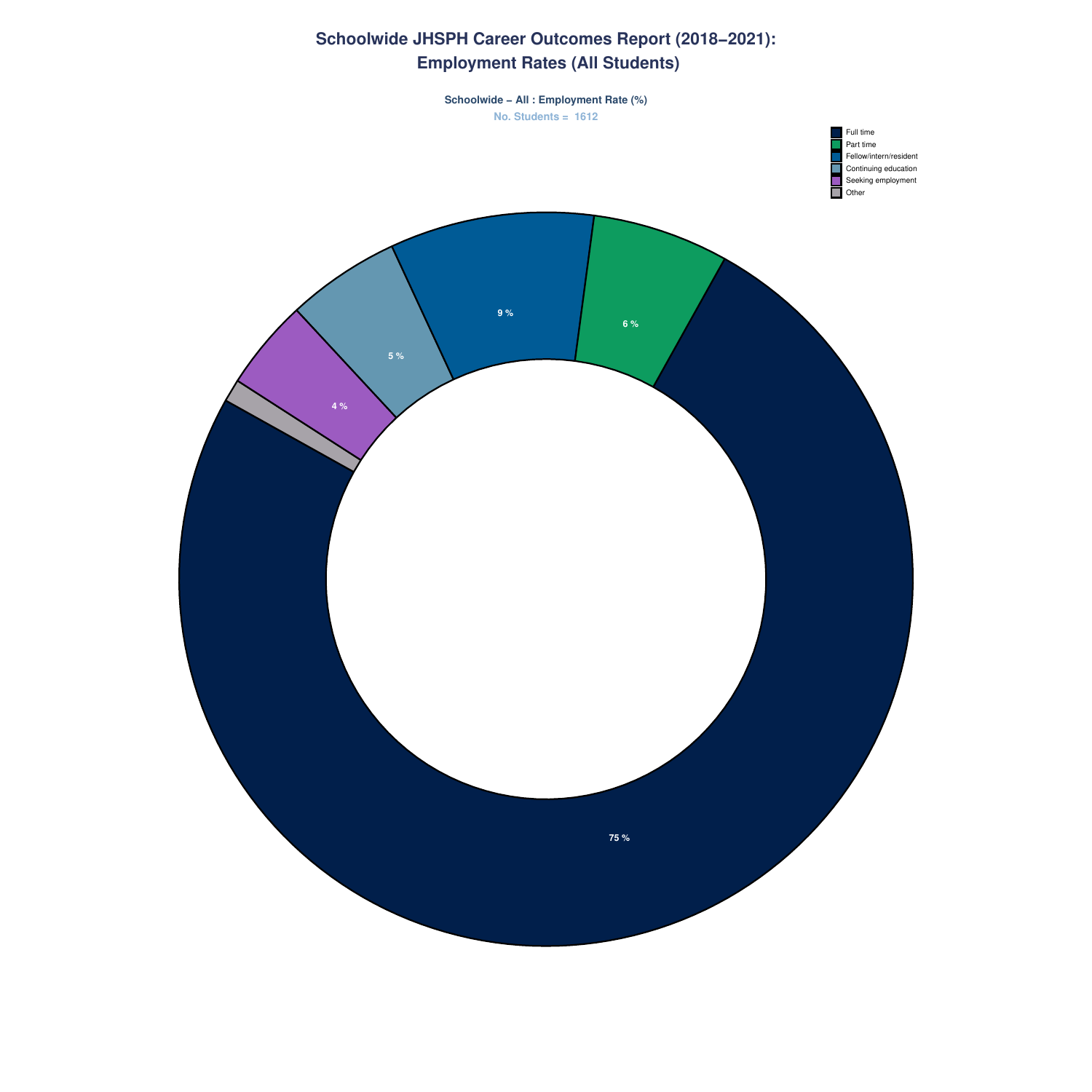# **Schoolwide JHSPH Career Outcomes Report (2018−2021): Employment By Degree, All Degrees**

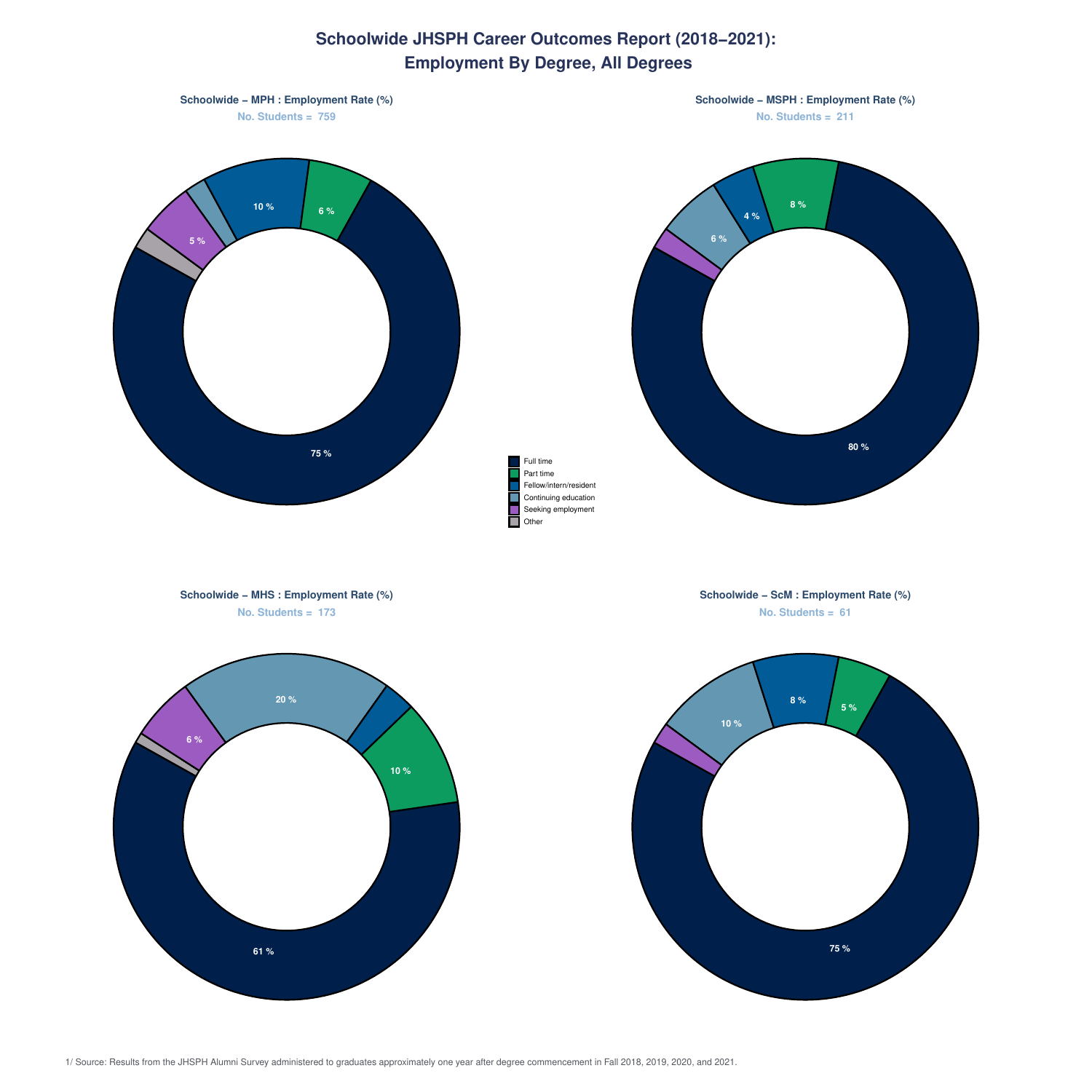### **Schoolwide JHSPH Career Outcomes Report (2018−2021): Employment By Degree, All Degrees**

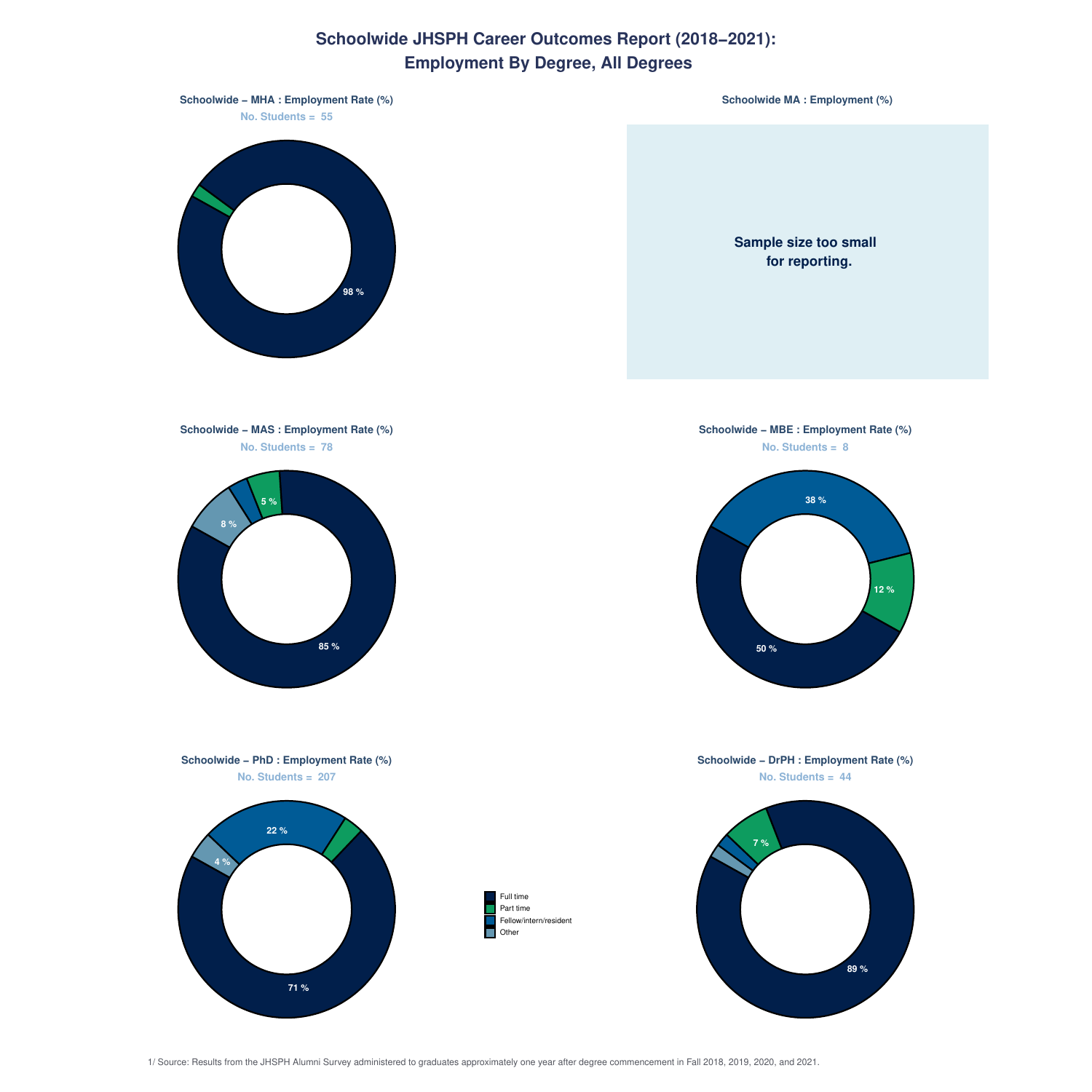#### **Schoolwide JHSPH Career Outcomes Report (2018−2021): All Degrees**

**Schoolwide: Salary Ranges No. Students = 1205**



**Schoolwide: Primary Job Responsibility No. Students = 1271**







**17.4 %**

0 10 20 30



**3.7 % 3.7 %** **5 %**

**5.8 %**

Other

Other or International Government Agencies

1/ Source: Results from the JHSPH Alumni Survey administered to graduate a popositive in the JHSPH Alumni Survey in Figure 2011, 2019, 2019, 2019, 2019, 2019, 2019, 2019, 2019, 2019, 2019, 2019, 2019, 2019, 2019, 2019, 201

**20.4 %**

**29.1 %**

**Where do our alumni work?**

**What are our alumni job responsibilities?**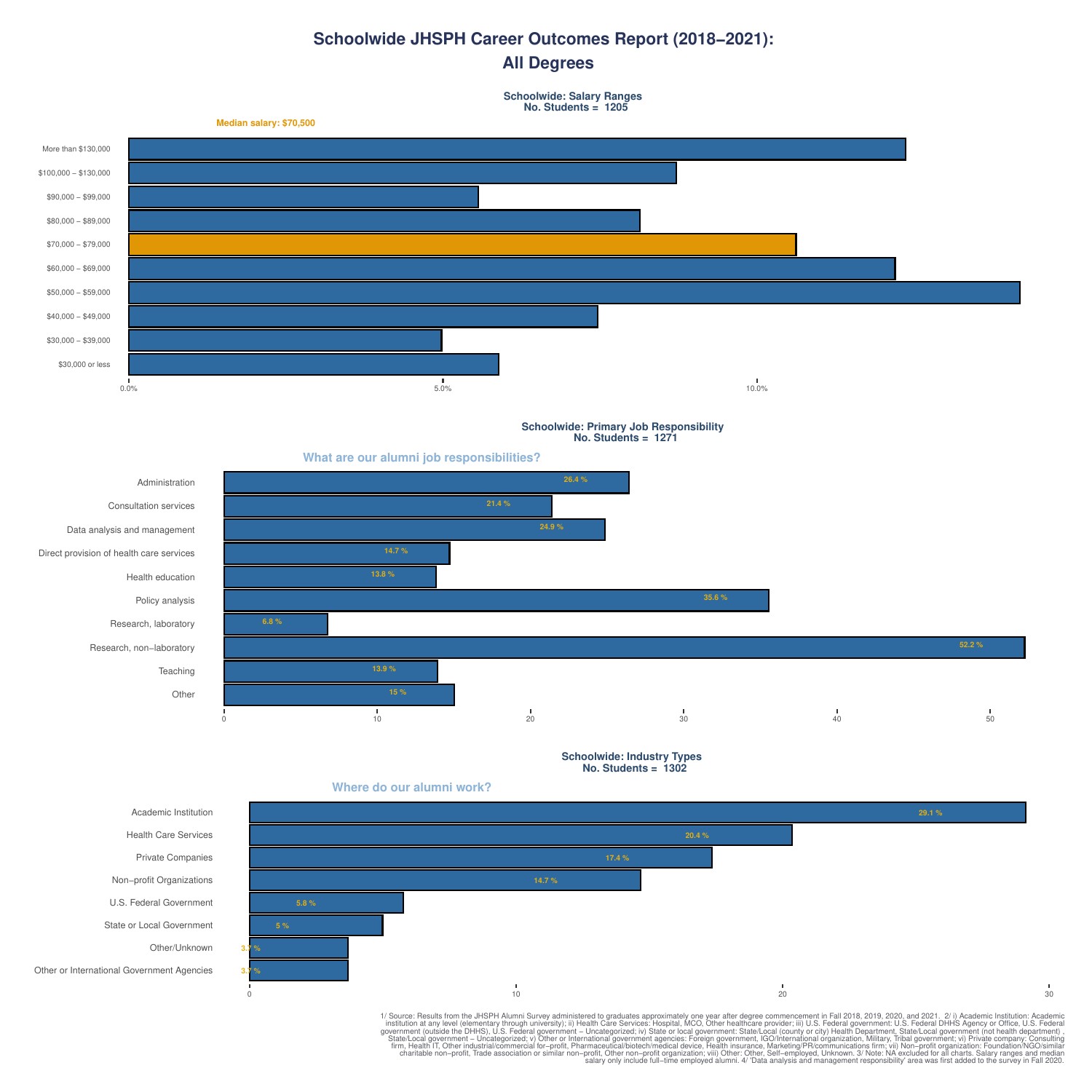#### **Schoolwide JHSPH Career Outcomes Report By Degree (2018−2021) DrPH Alumni**

**Schoolwide − DrPH : Salary Ranges No. Students = 39**

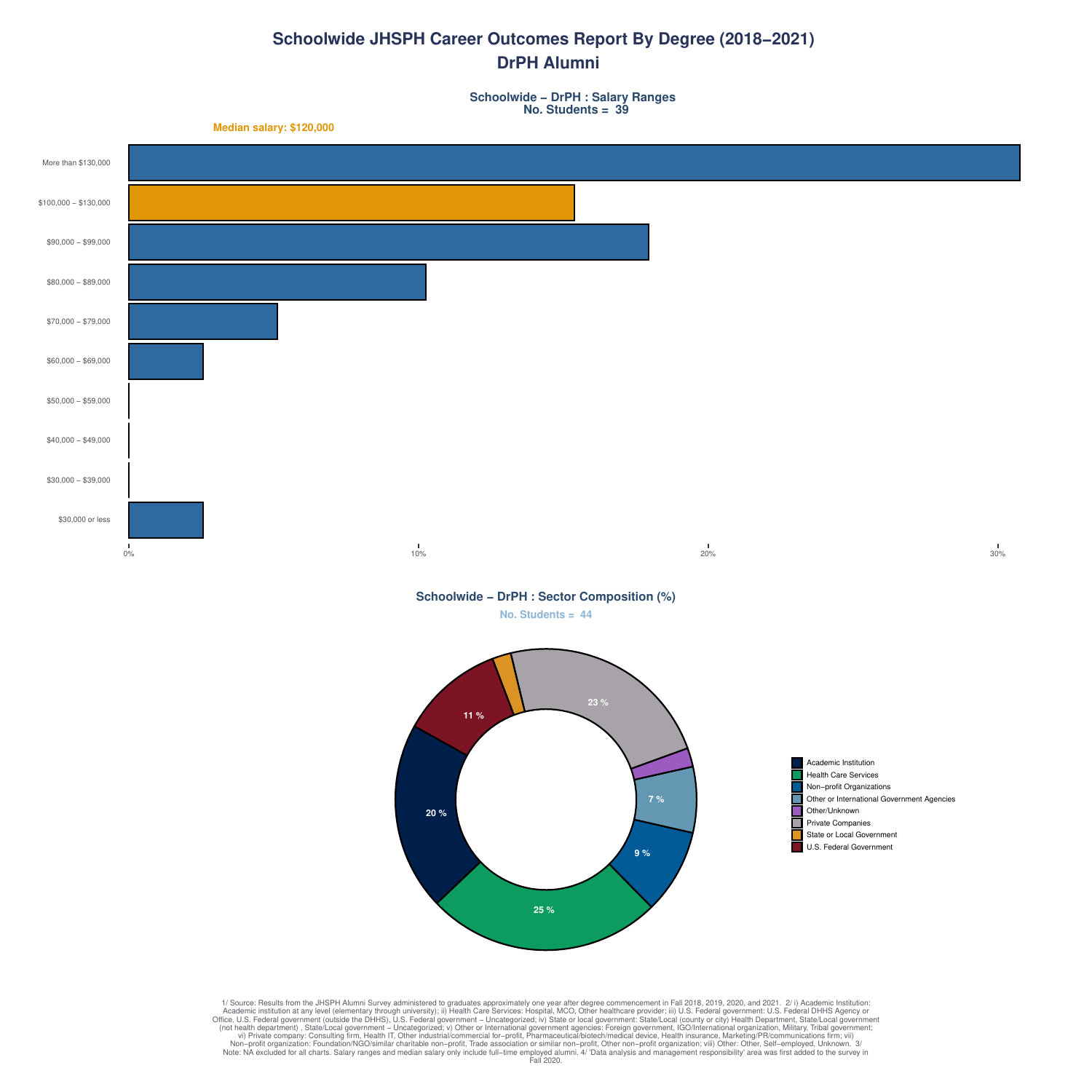# **Schoolwide JHSPH Career Outcomes Report By Degree (2018−2021) PhD Alumni**

**Schoolwide − PhD : Salary Ranges No. Students = 145**



**Schoolwide − PhD : Sector Composition (%)**

**No. Students = 199**

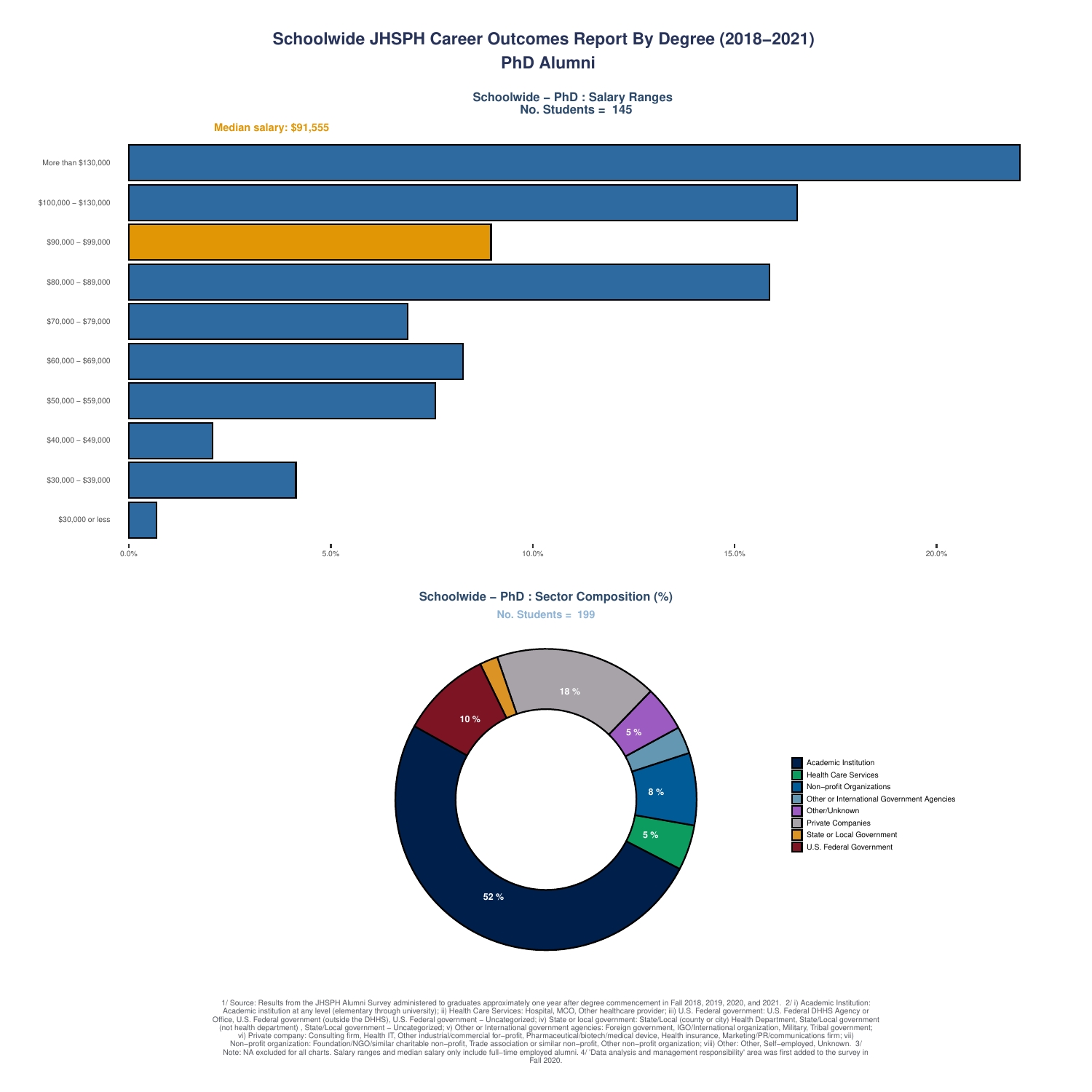# **Schoolwide JHSPH Career Outcomes Report By Degree (2018−2021) ScM Alumni**

**Schoolwide − ScM : Salary Ranges No. Students = 34**

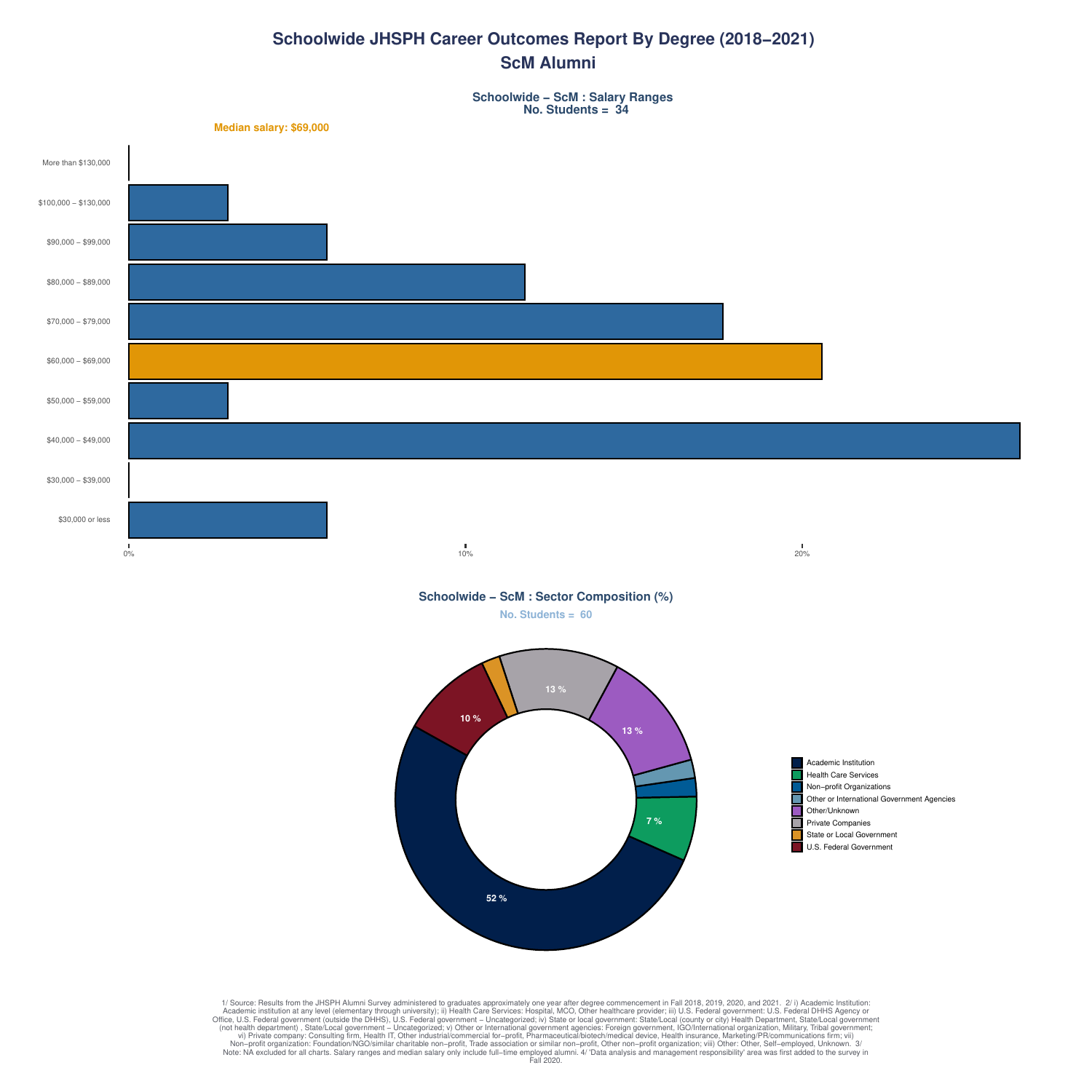# **Schoolwide JHSPH Career Outcomes Report By Degree (2018−2021) MPH Alumni**

**Schoolwide − MPH : Salary Ranges No. Students = 529**



**No. Students = 723 Schoolwide − MPH : Sector Composition (%)**

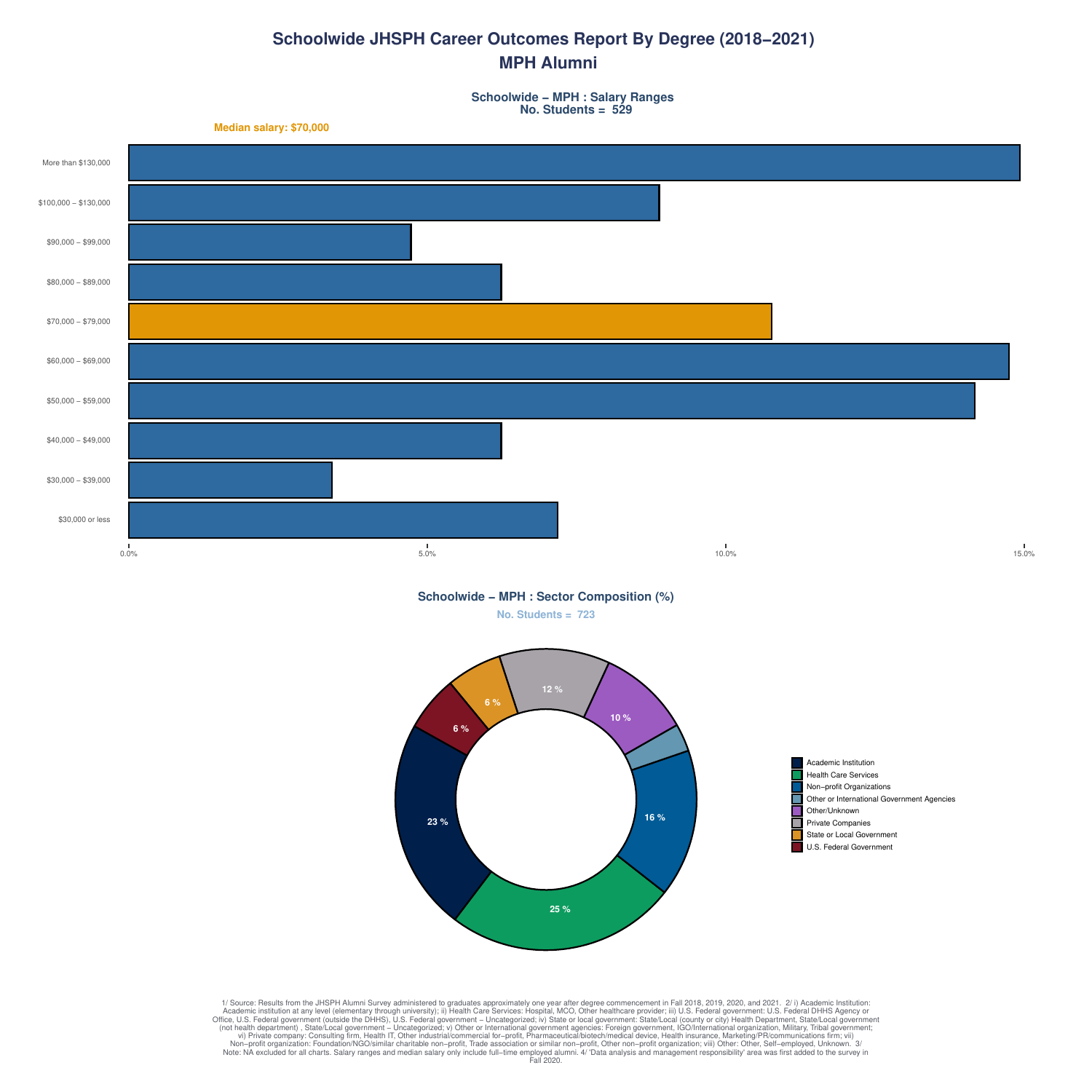# **Schoolwide JHSPH Career Outcomes Report By Degree (2018−2021) MSPH Alumni**

**Schoolwide − MSPH : Salary Ranges No. Students = 161**



1/ Source: Results from the JHSPH Alumni Survey administered to graduates approximately one year after degree commencement in Fall 2018, 2019, 2020, and 2021.<br>Caddemic institution at any level (elementary through universit

**4 %**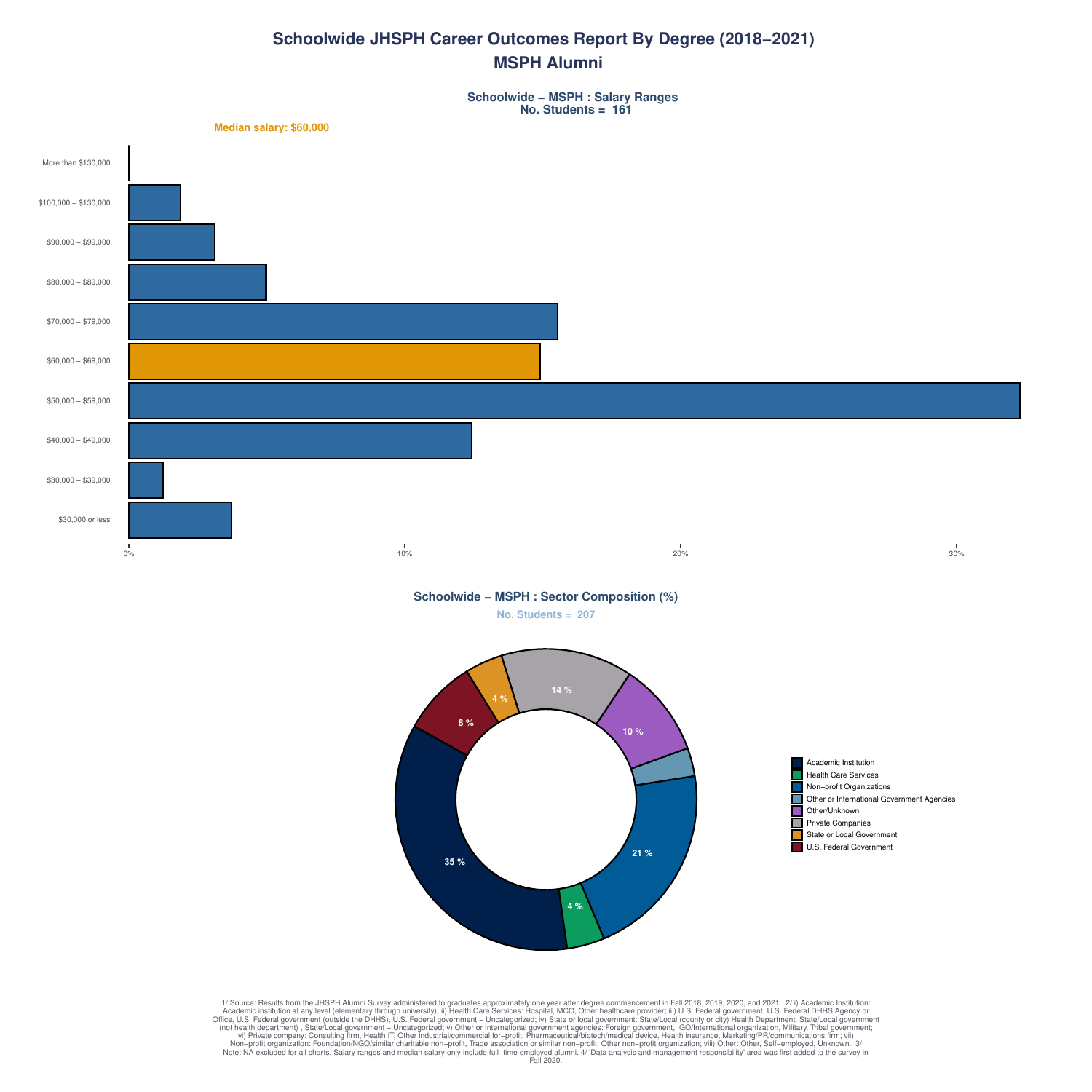# **Schoolwide JHSPH Career Outcomes Report By Degree (2018−2021) MHS Alumni**

**Schoolwide − MHS : Salary Ranges No. Students = 98**

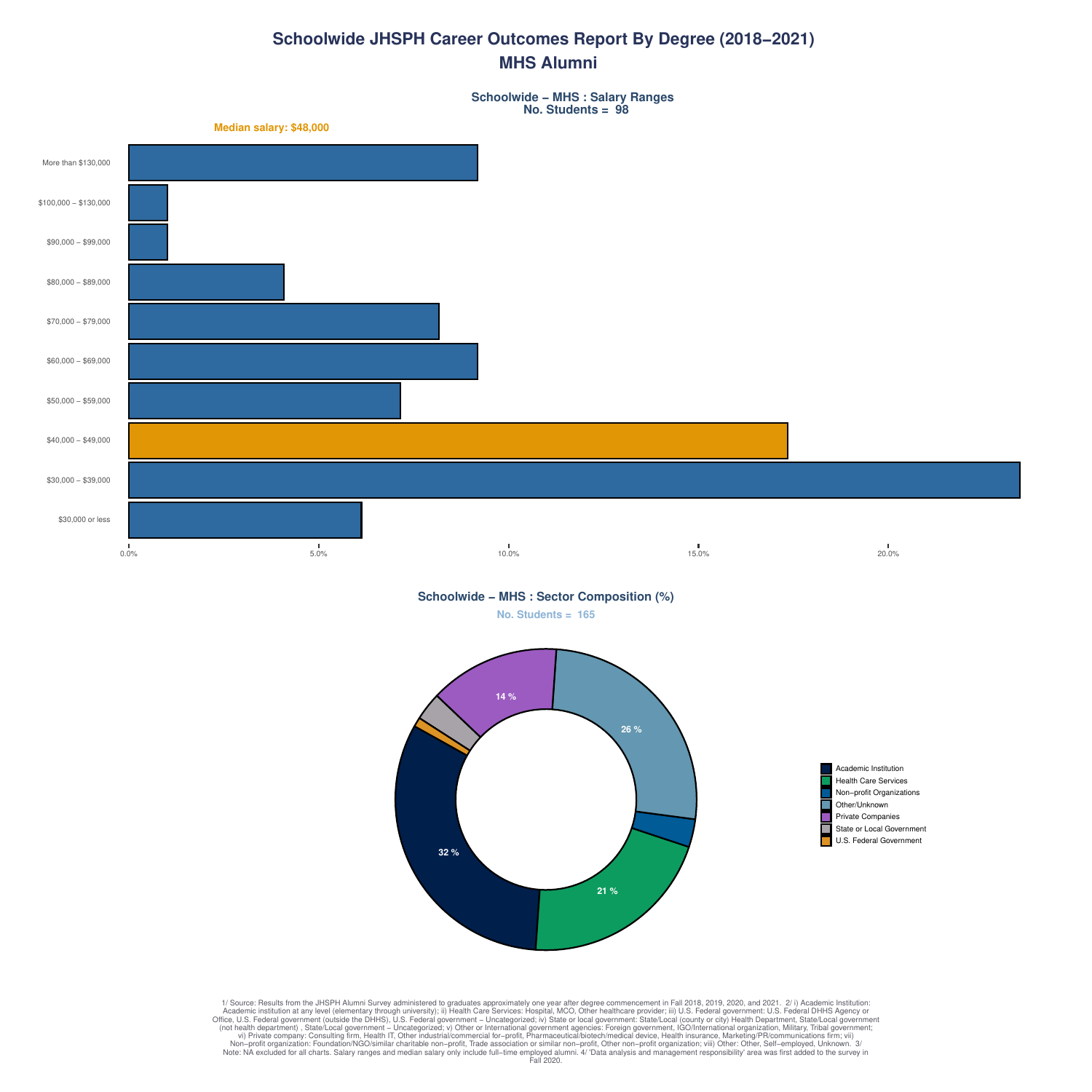# **Schoolwide JHSPH Career Outcomes Report By Degree (2018−2021) MHA Alumni**

**Schoolwide − MHA : Salary Ranges No. Students = 52**





Academic Institution Health Care Services Other/Unknown Private Companies U.S. Federal Government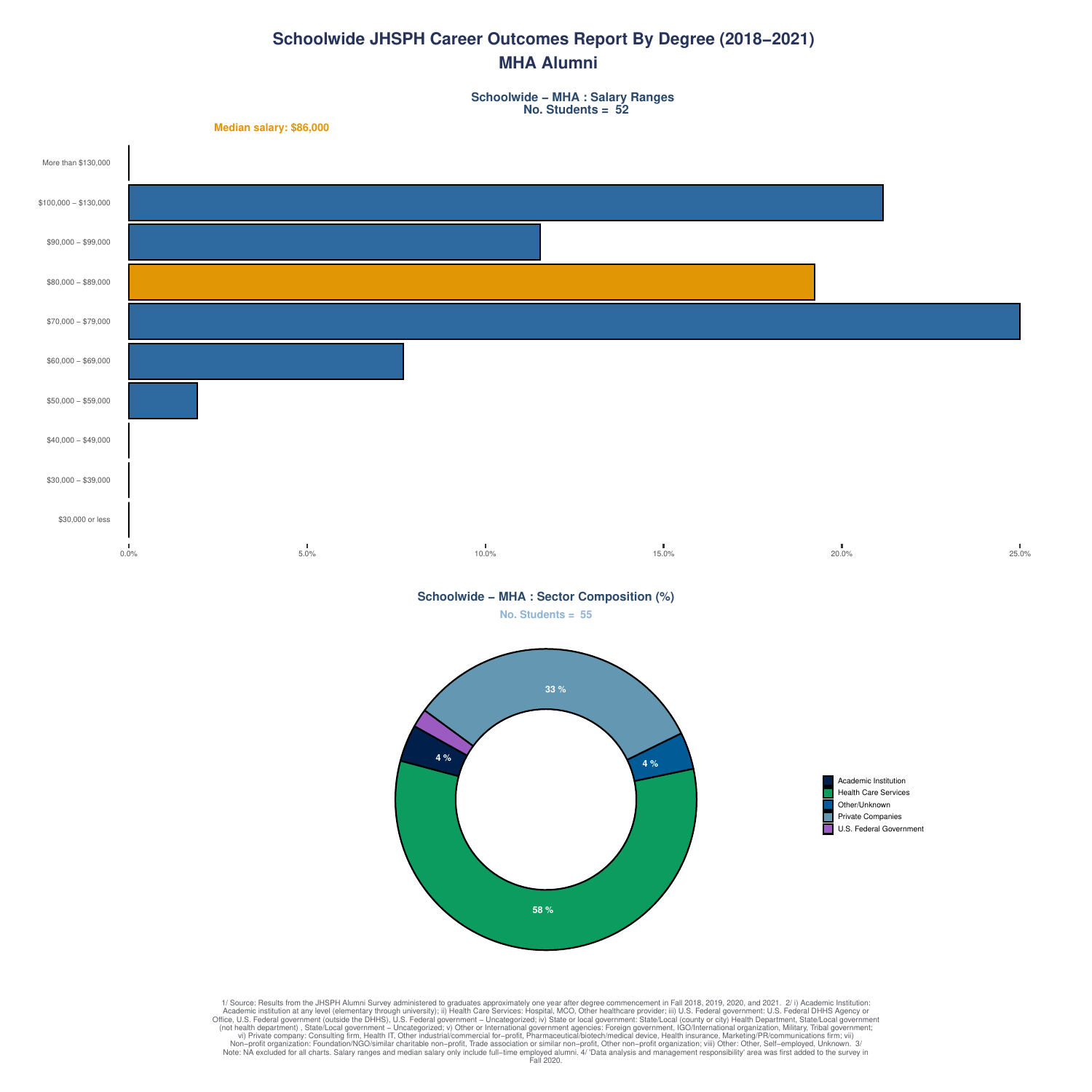# **Schoolwide JHSPH Career Outcomes Report By Degree (2018−2021) MAS Alumni**

**Schoolwide − MAS : Salary Ranges No. Students = 59**

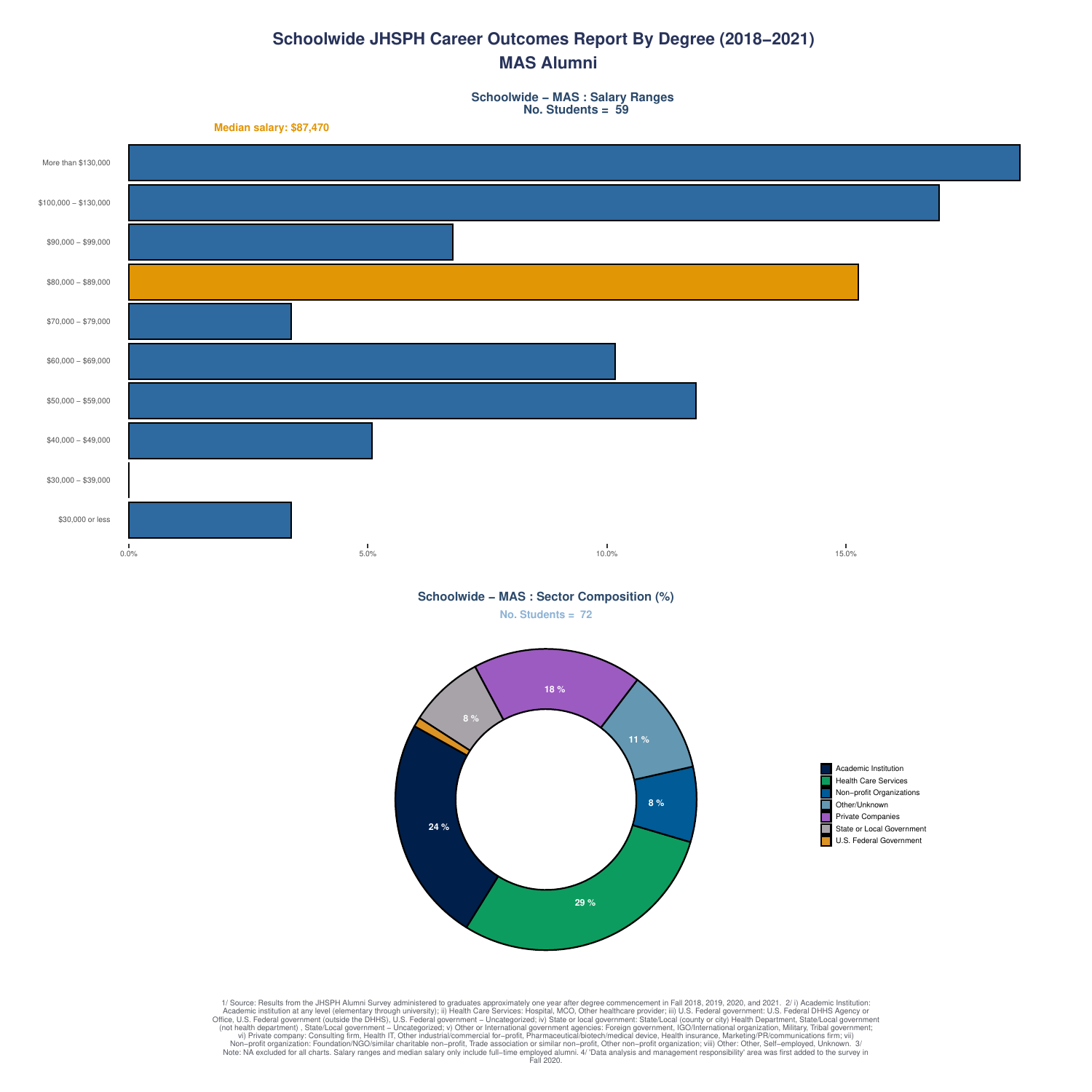#### **Schoolwide JHSPH Career Outcomes Report By Industry (2018−2021) Academic Institution**



**Schoolwide − Academic Institution : Salary Ranges No. Students = 331**



**Schoolwide − Academic Institution : Primary Job Responsibility No. Students = 372**

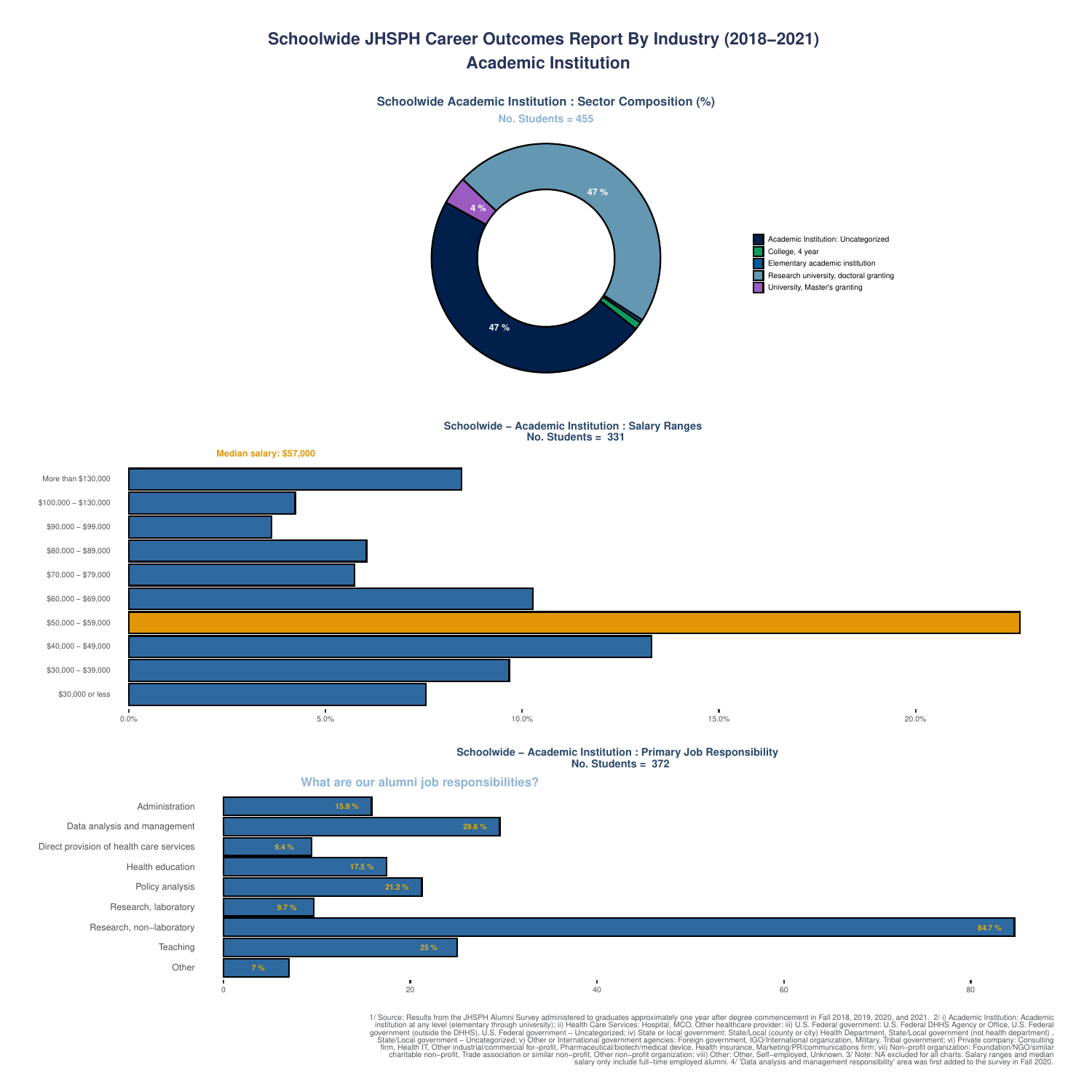### **Schoolwide JHSPH Career Outcomes Report By Industry (2018−2021) Health Care Services**

**No. Students = 303 Schoolwide Health Care Services : Sector Composition (%)**



**Schoolwide − Health Care Services : Salary Ranges No. Students = 244**



**Schoolwide − Health Care Services : Primary Job Responsibility No. Students = 260**



1/ Source: Results from the JHSPH Alumni Survey administered to graduate a popositive in the JHSPH Alumni Survey administration at any level (elementary through university); ii) Health Care Services: "Hospital, MCO, Other

**What are our alumni job responsibilities?**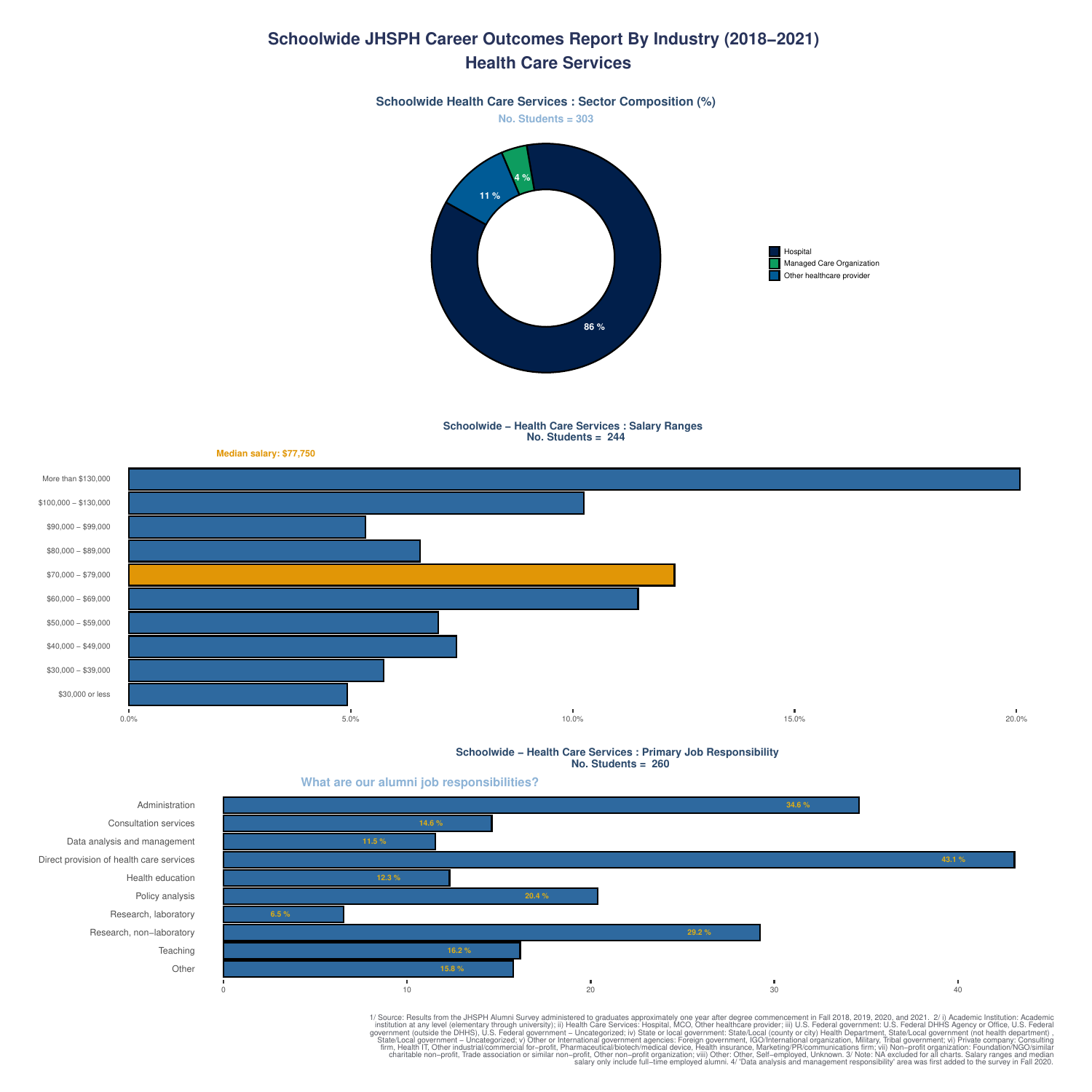#### **Schoolwide JHSPH Career Outcomes Report By Industry (2018−2021) U.S. Federal Government**



**Schoolwide − U.S. Federal Government : Salary Ranges No. Students = 75**



**Schoolwide − U.S. Federal Government : Primary Job Responsibility No. Students = 73**

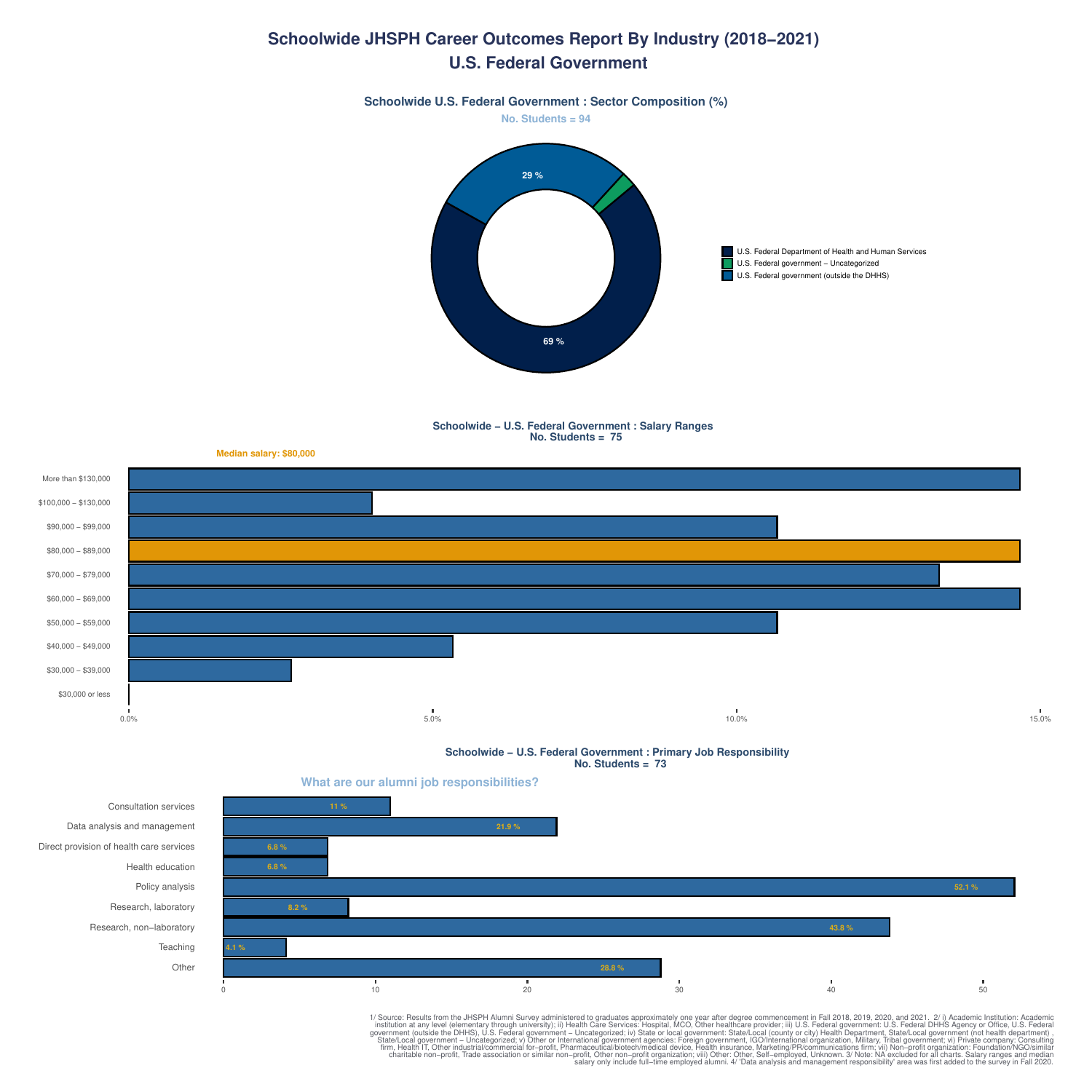#### **Schoolwide JHSPH Career Outcomes Report By Industry (2018−2021) State or Local Government**

**Schoolwide State or Local Government : Sector Composition (%)**



Local (county or city) health department Local government (not health department) State government (not health department) П State Health Department

**Schoolwide − State or Local Government : Salary Ranges No. Students = 63**



**Schoolwide − State or Local Government : Primary Job Responsibility No. Students = 65**

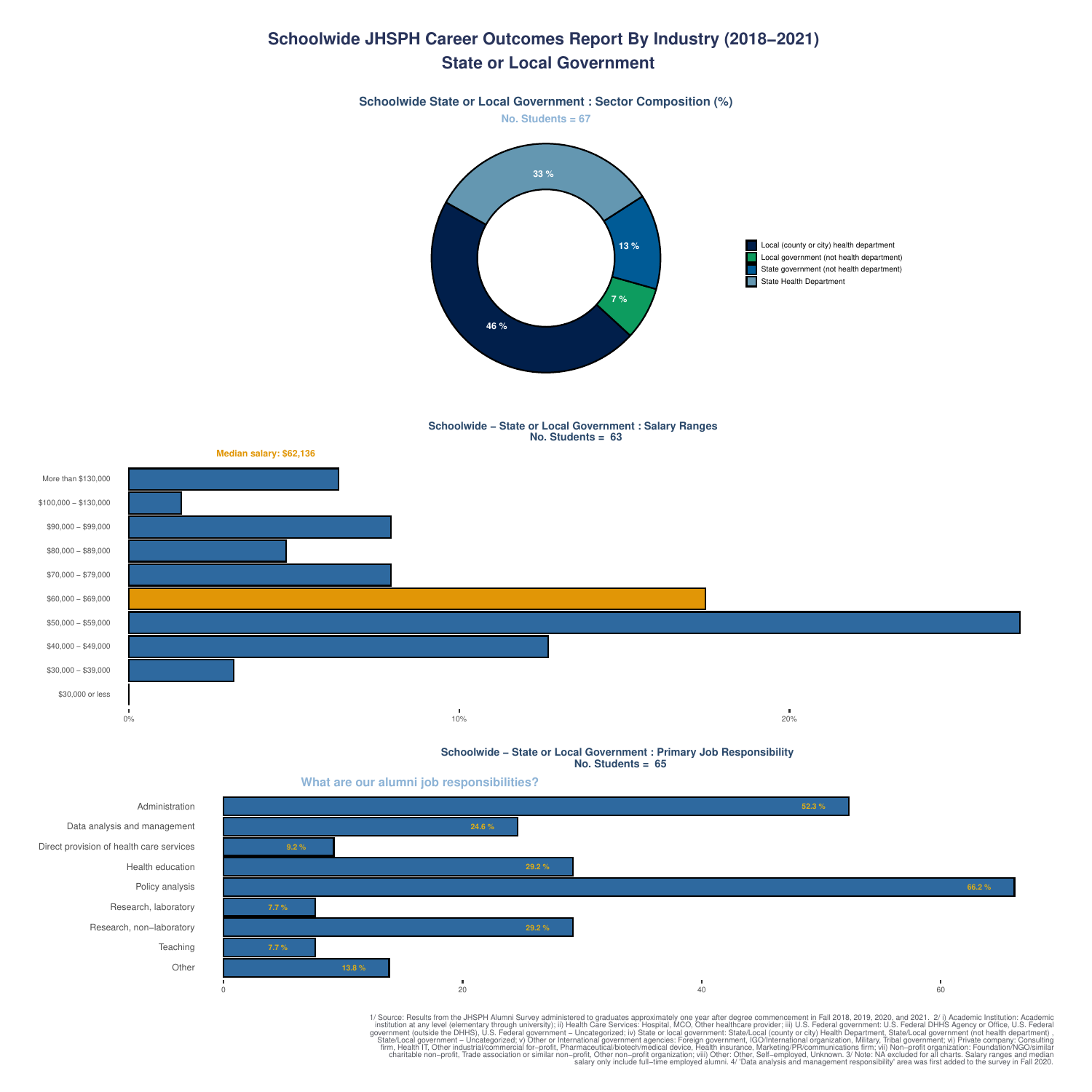# **Schoolwide JHSPH Career Outcomes Report By Industry (2018−2021) Other or International Government Agencies**





#### **Schoolwide − Other or International Government Agencies : Salary Ranges No. Students = 47**



**Schoolwide − Other or International Government Agencies : Primary Job Responsibility No. Students = 48**

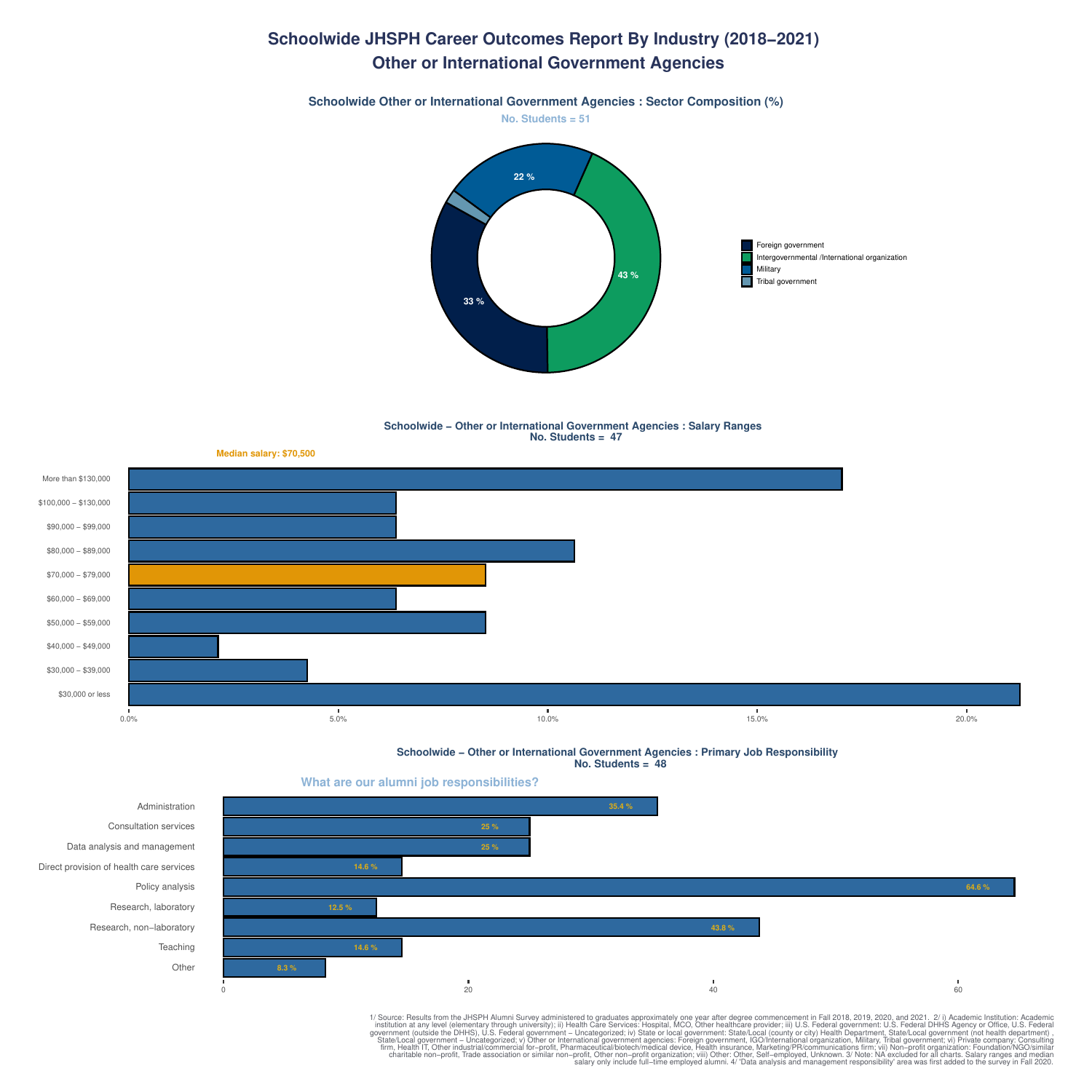#### **Schoolwide JHSPH Career Outcomes Report By Industry (2018−2021) Private Companies**







**Schoolwide − Private Companies : Salary Ranges No. Students = 216**



**Schoolwide − Private Companies : Primary Job Responsibility No. Students = 218**



**Other Teaching** Research, non−laboratory Research, laboratory Policy analysis Health education Direct provision of health care services Data analysis and management Consultation services Administration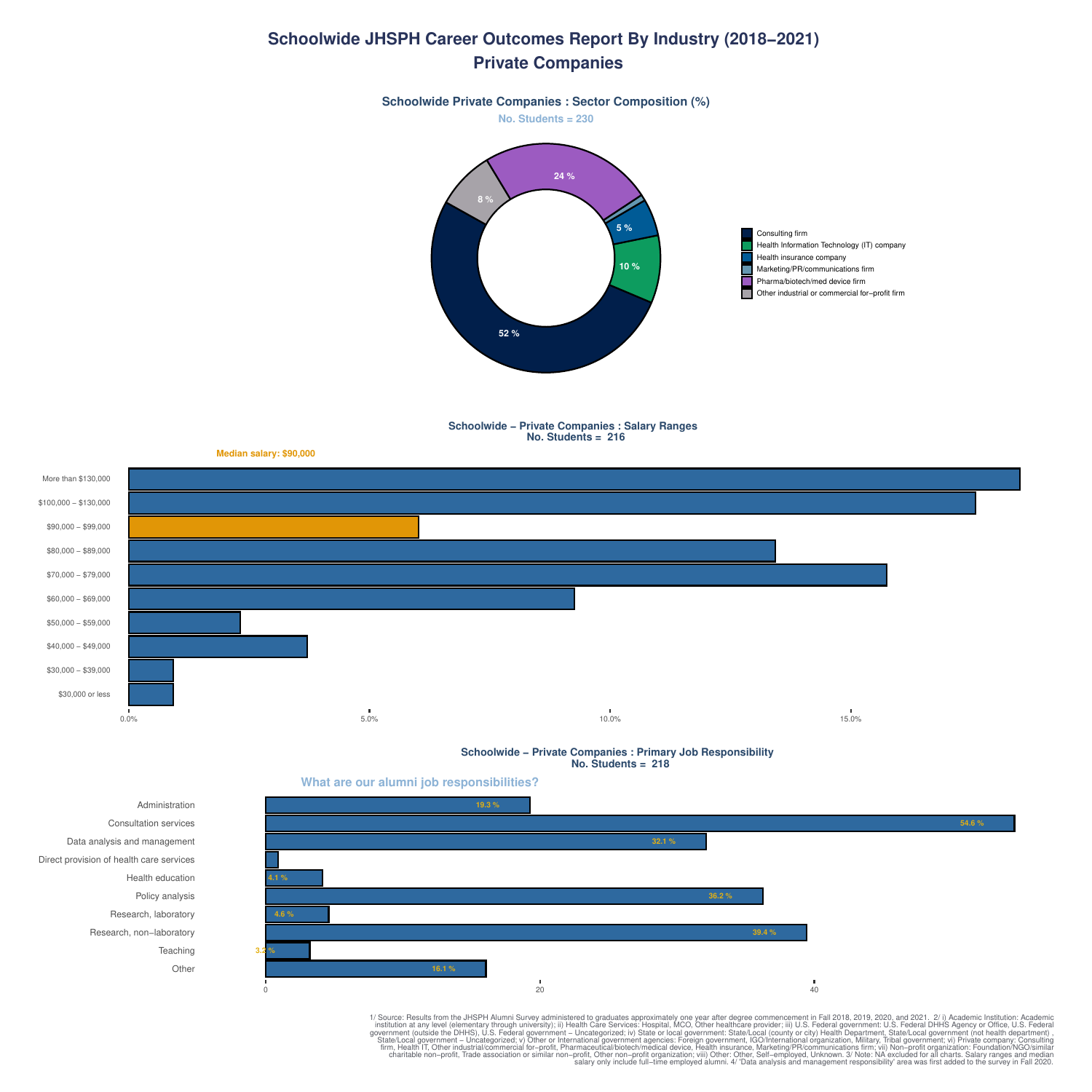## **Schoolwide JHSPH Career Outcomes Report By Industry (2018−2021) Non−profit Organizations**



**Schoolwide − Non−profit Organizations : Salary Ranges No. Students = 182**



**Schoolwide − Non−profit Organizations : Primary Job Responsibility No. Students = 187**



**Other Teaching** Research, non−laboratory Research, laboratory Policy analysis Health education Direct provision of health care services Data analysis and management Consultation services